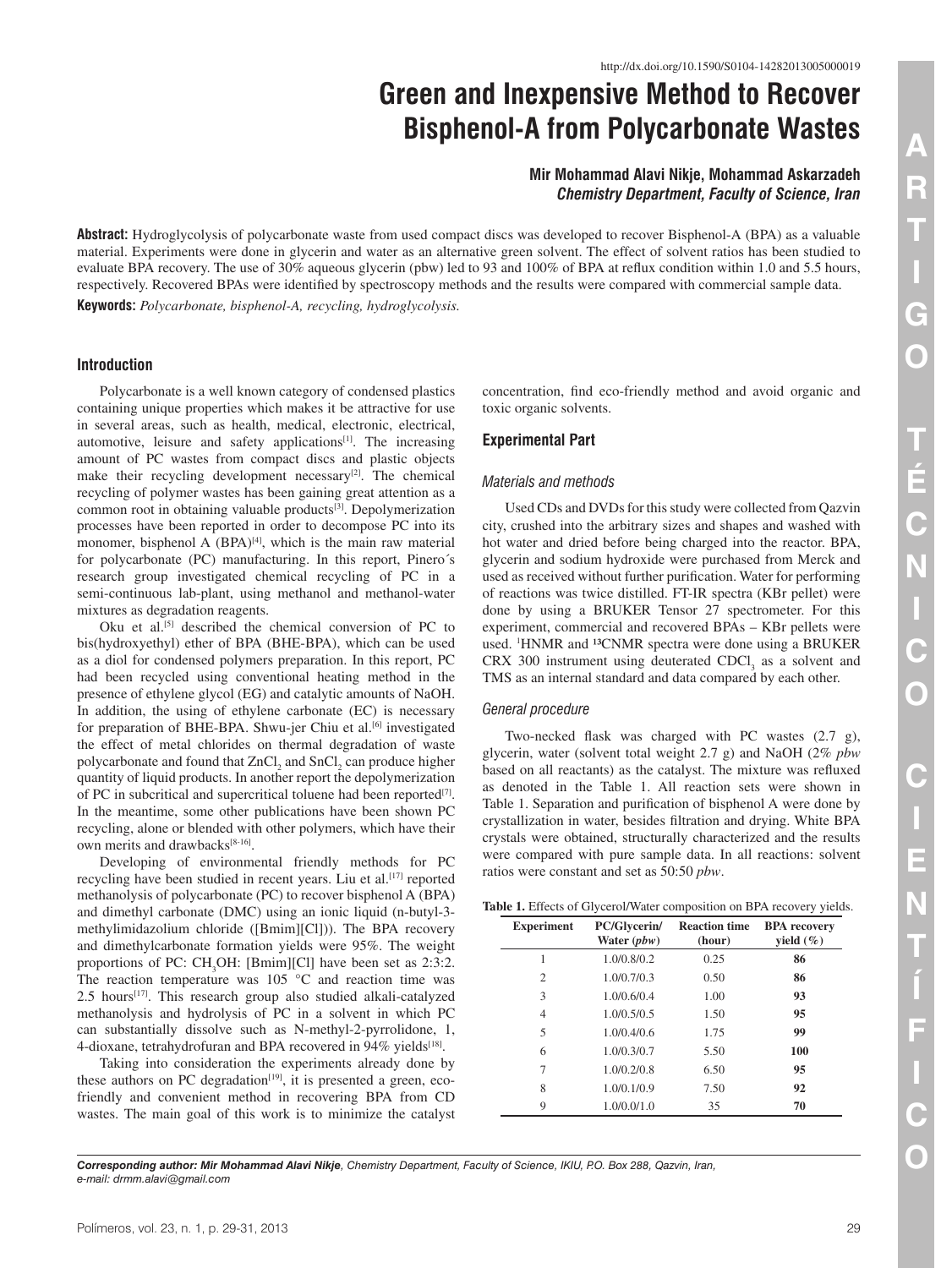

Mechanistic detail









**Figure 3.** <sup>1</sup>HNMR spectra of commercial (a) and recovered (b) BPAs.

## **Results and Discussion**

## *Study on catalyst concentration*

Regarding to our experiments on recovering of BPA under microwave irradiation condition, data revealed high recovery yields in using 2.0% (*pbw*) of NaOH as the catalyst and for comparing data from MW and conventional heating methods, the base catalyst concentration was set as  $2.0\%$  (*pbw*) in all reactions<sup>[19]</sup>.

## *Reaction scheme*

The Figure 1 shows the proposed reaction mechanism for PC depolymerization under alkali conditions in which BPA is recovered. The reaction first step is related to a Bronsted–Lowry acid–base reaction. The reaction is progressed by conversion of glycerin to the corresponded alkoxide ion and formation of negatively charged intermediate what hydrolyzes to BPA in the final step. The use of water as a solvent permits the action of hydroxide ion as a weak nucleophile, when compared with alkoxide ion (Table 1 and Figure 2).

#### *Solvent composition studies*

In order to find a green solvent composition containing high water content, the effects of ratios of water and glycerin were studied in BPA recovering yields. The data collected were shown in Table 1 and Figure 2, respectively. The results from experiments showed the highest recovering of BPA at 30% glycerin (*pbw*) solution (Experiment 6) as the solvent. In addition, by increasing of water content, the reaction takes place at prolonged times and BPA yields drop dramatically (Table 1 and Figure 2). The use of water alone provides the obtaining of BPA from PC much greener. The high reaction time is not technically feasible and the reaction needs using glycerin as a co-solvent. Due to aforementioned observations, the best and adequate conditions can be found between the



Figure 4. <sup>13</sup>CNMR spectra of commercial (a) and recovered (b) BPAs.